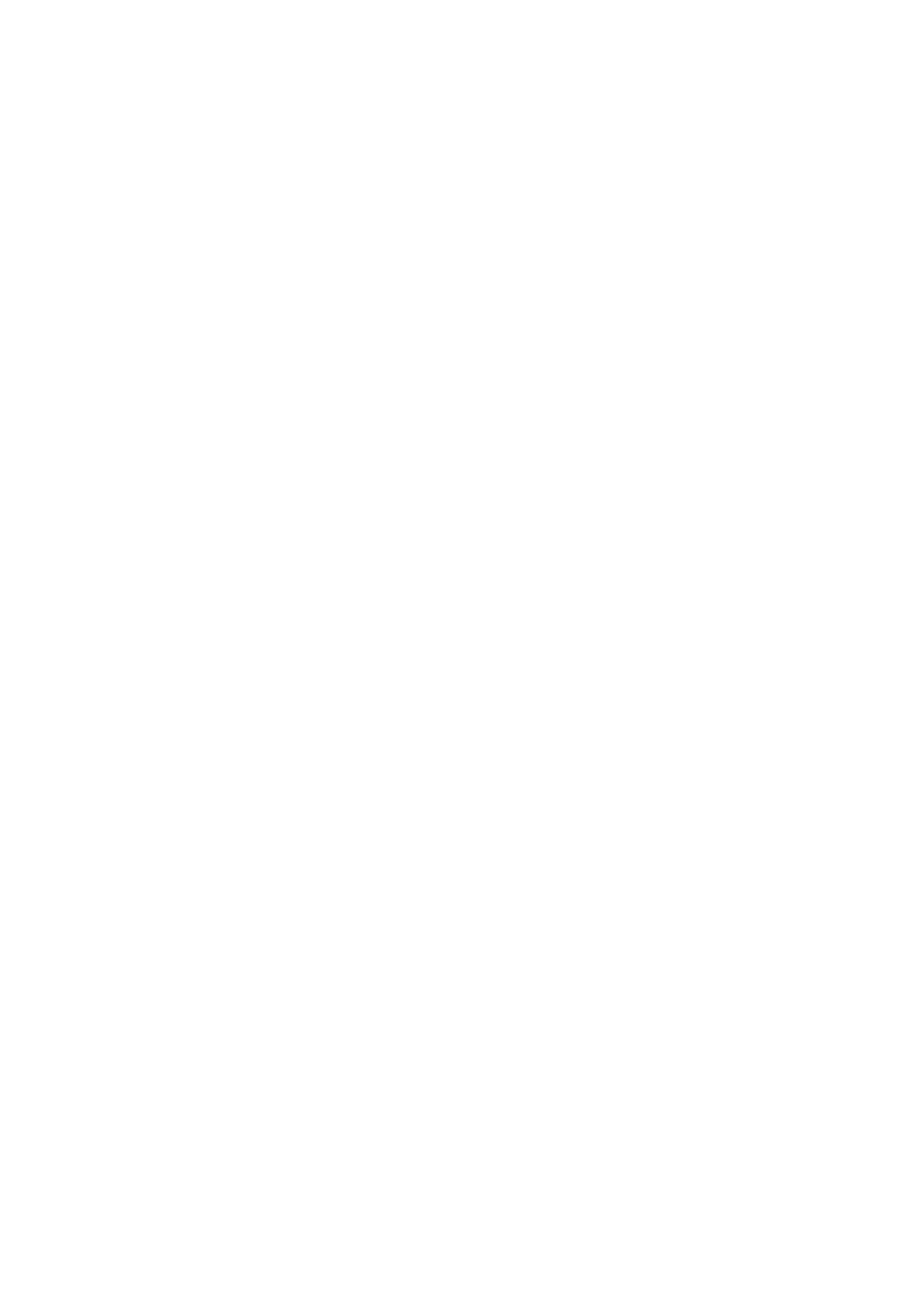#### **AGENDA**

# Page Nos.

# **Remote Meeting Details**

This meeting will be held in a remote manner in accordance with the Local Authorities and Police and Crime Panels (Coronavirus) (Flexibility of Local Authority and Police and Crime Panel Meetings) (England and Wales) Regulations 2020.

The meeting will be live streamed on the Council's social media platforms to enable access for the Press and Public.

1. Apologies for Absence

| 2.                             | Declarations of Interest by Members and Officers and as to the Party Whip                                                                    |           |  |  |
|--------------------------------|----------------------------------------------------------------------------------------------------------------------------------------------|-----------|--|--|
| 3.                             | Declaration of any Intention to Record the Meeting                                                                                           |           |  |  |
| 4.                             | Minutes of meeting held on 20 January 2020                                                                                                   | $5 - 10$  |  |  |
| 5.                             | Chairman's Report                                                                                                                            |           |  |  |
| 6.                             | Forward Plan - August 2020 to July 2021                                                                                                      | $11 - 12$ |  |  |
|                                | <b>Part 1 - Items for Decision</b>                                                                                                           |           |  |  |
| 7.                             | Housing Advisory Group Terms of Reference                                                                                                    | $13 - 15$ |  |  |
| 8.                             | Council Housing Allocations Scheme - Annual Update                                                                                           | $16 - 27$ |  |  |
| 9.                             | The Digital Declaration                                                                                                                      | $28 - 36$ |  |  |
| 10.                            | Newark and Sherwood Community Lottery                                                                                                        | $37 - 46$ |  |  |
| 11.                            | Bassetlaw & Newark and Sherwood Community Safety Partnership Progress<br>and Performance Update 2019/20 and Review of Priorities for 2020/21 | $47 - 60$ |  |  |
| Part 2 - Items for Information |                                                                                                                                              |           |  |  |
| 12.                            | Safer Streets Fund                                                                                                                           | $61 - 65$ |  |  |
| 13.                            | Housing Services Compliance Performance                                                                                                      | $66 - 76$ |  |  |
| 14.                            | <b>Tenancy Policy Review</b>                                                                                                                 | $77 - 88$ |  |  |
| 15.                            | Housing Services Quarter 1 Performance                                                                                                       | 89 - 94   |  |  |
| 16.                            | Yorke Drive Regeneration Update                                                                                                              | $95 - 98$ |  |  |